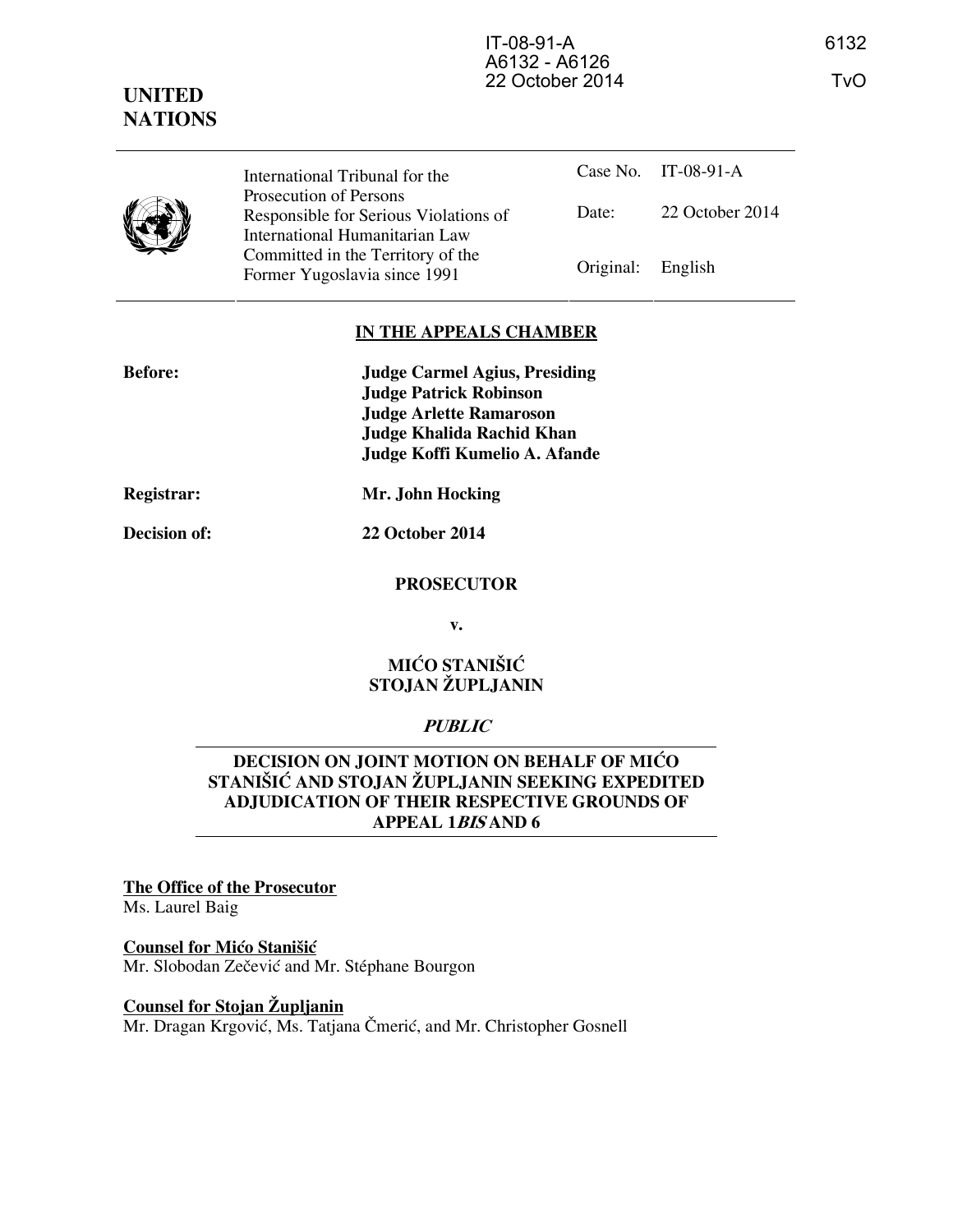1. The Appeals Chamber of the International Tribunal for the Prosecution of Persons Responsible for Serious Violations of International Humanitarian Law Committed in the Territory of the former Yugoslavia since 1991 ("Appeals Chamber" and "Tribunal", respectively) is seised of the "Joint Motion on Behalf of Mico Stanišic and Stojan Župljanin Seeking Expedited Adjudication of Their Respective Grounds of Appeal 1Bis and 6", filed jointly by Mićo Stanišić ("Stanišić") and Stojan Župljanin ("Župljanin") on 25 August 2014 ("Motion"). The Office of the Prosecutor ("Prosecution") filed a response to the Motion on 1 September 2014.<sup>1</sup> Stanišić and Župljanin ("Applicants") filed a joint reply on 5 September 2014.<sup>2</sup>

### **I. BACKGROUND**

2. On 27 March 2013, Trial Chamber II of the Tribunal ("Trial Chamber"), composed of Judges Burton Hall (presiding), Guy Delvoie and Frederik Harhoff ("Judge Harhoff"), issued its judgement in the case of *Prosecutor v. Mićo Stanišić and Stojan Župljanin*, Case No. IT-08-91-T ("Trial Judgement") convicting Stanišić and Župljanin pursuant to Article 7(1) of the Statute of the Tribunal ("Statute") of persecutions as a crime against humanity and murder and torture as violations of the laws or customs of war.<sup>3</sup> The Trial Chamber also convicted  $\check{Z}$ upljanin pursuant to Article  $7(1)$  of the Statute of extermination as a crime against humanity.<sup>4</sup> The Trial Chamber sentenced both Stanišić and Župljanin to a single sentence of 22 years of imprisonment.<sup>5</sup>

3. Stanišić, Župljanin, and the Prosecution filed notices of appeal on 13 May 2013. $6$  On 2 July 2013, Stani{i} filed a motion seeking leave to amend his notice of appeal to add, *inter alia*, an additional ground of appeal, ground 1*bis*, claiming a violation of his right to a fair trial by a competent, independent and impartial tribunal based on a letter written by Judge Harhoff dated 6 June 2013 and published in a Danish newspaper on 13 June 2013 ("Letter").<sup>7</sup>

<sup>&</sup>lt;sup>1</sup> Prosecution's Response to Joint Motion on Behalf of Mićo Stanišić and Stojan Župljanin Seeking Expedited Adjudication of Their Respective Grounds of Appeal 1*Bis* and 6, 1 September 2014 ("Response").

<sup>&</sup>lt;sup>2</sup> Joint Reply to Prosecution's Response to Joint Motion on Behalf of Mićo Stanišić and Stojan Župljanin Seeking Expedited Adjudication of Their Respective Grounds of Appeal 1*Bis* and 6, 5 September 2014 ("Reply").

<sup>3</sup> Trial Judgement, Vol. II, paras 955-956.

<sup>4</sup> Trial Judgement, Vol. II, para. 956.

<sup>5</sup> Trial Judgement, Vol. II, paras 955-956.

<sup>&</sup>lt;sup>6</sup> Notice of Appeal on Behalf of Mićo Stanišić, 13 May 2013; Notice of Appeal on Behalf of Stojan [Ž]upljanin, 13 May 2013; Prosecution Notice of Appeal, 13 May 2013.

<sup>&</sup>lt;sup>7</sup> Motion on Behalf of Mićo Stanišić Seeking Leave to Amend Notice of Appeal with Annexes A, B and C, 2 July 2013, paras 5, 30-35, 39.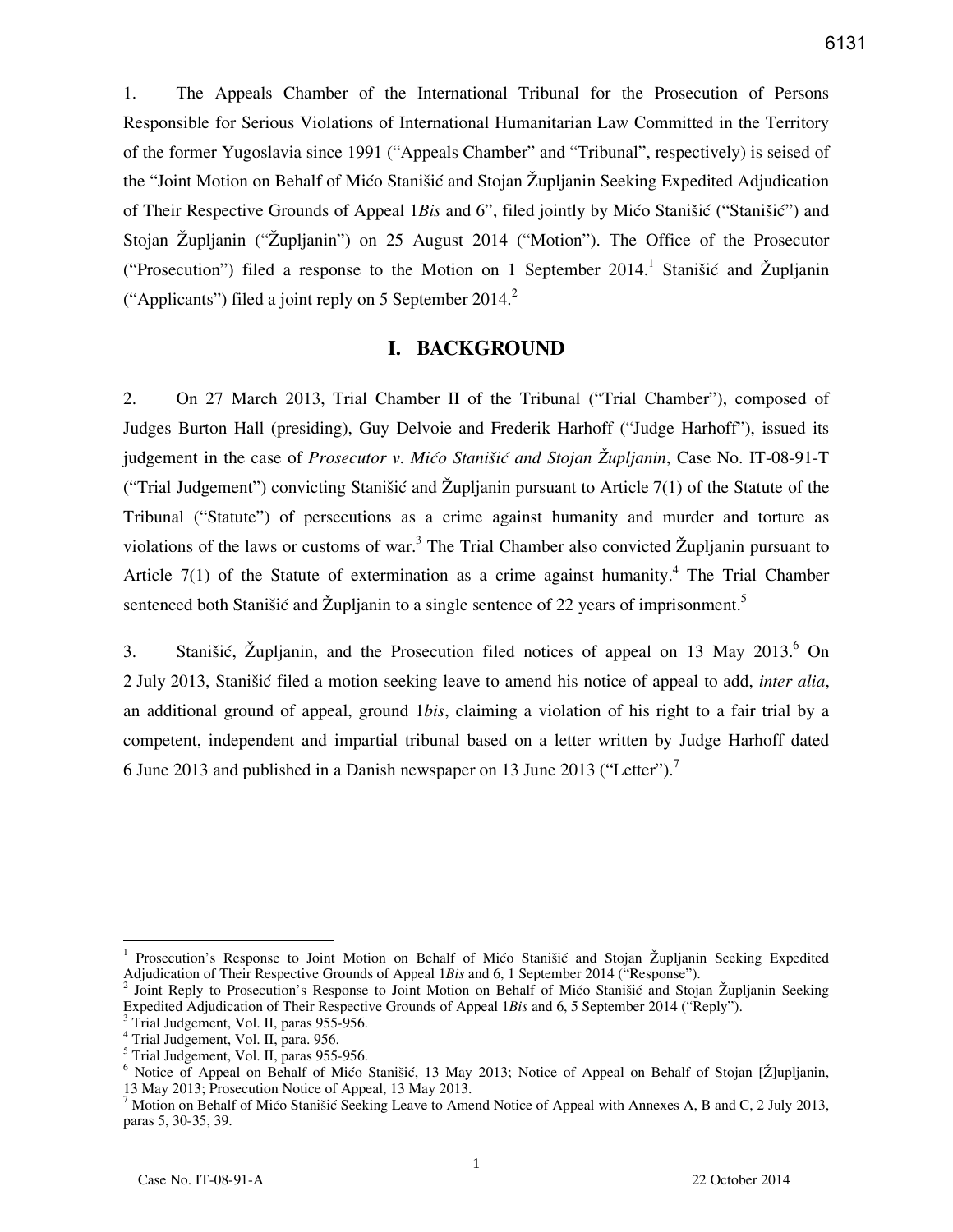4. On 2 July 2013, Stanistic also filed a motion under Rule 115 of the Rules of Procedure and Evidence of the Tribunal ("Rules") seeking the admission of extracts from the Letter as additional evidence on appeal.<sup>8</sup>

5. Stanišić, Župljanin, and the Prosecution filed appeal briefs on 19 August  $2013$ <sup>9</sup> On 28 August 2013, a Chamber convened by Order of the Vice-President of the Tribunal in the *Prosecutor v. Vojislav Šešelj* case found by majority that in the Letter, Judge Harhoff "demonstrated a bias in favour of conviction such that a reasonable observer properly informed would reasonably apprehend bias" ("Šešelj Decision").<sup>10</sup>

6. On 9 September 2013, Župljanin requested leave to amend his notice of appeal and supplement his appeal brief, *inter alia*, to add an additional ground of appeal, ground 6, asserting a violation of his right to a fair trial by reason of an actual or reasonable apprehension of bias on the part of Judge Harhoff, which in his submission, was supported by the *Šešelj* Decisions.<sup>11</sup>

7. On 2 April 2014, the Appeals Chamber issued its "Decision on Mico Stanišic's Motion Requesting a Declaration of Mistrial and Stojan Župljanin's Motion to Vacate Trial Judgement", in which it dismissed motions filed by Stanišić and  $\tilde{Z}$ upljanin requesting that the Appeals Chamber declare a mistrial and vacate the Trial Judgement on the basis of a finding of reasonable appearance of bias on the part of Judge Harhoff in the *Šešelj* Decisions.<sup>12</sup>

8. On 14 April 2014, the Appeals Chamber granted Stanistic's and Župljanin's respective motions allowing them to amend their notices of appeal and file additions to their appeal briefs.<sup>13</sup> On the same day, the Appeals Chamber also issued a decision admitting the Letter in its entirety as

<sup>8</sup> Rule 115 Motion on Behalf of Mićo Stanišić Seeking Admission of Additional Evidence with Annex, 2 July 2013, paras 2, 28.

ĝ Appellant's Brief on Behalf of Mićo Stanišić, 19 August 2013; Stojan [Ž]upljanin's Appeal Brief, 19 August 2013 (confidential) (public redacted version filed on 23 August 2013); Prosecution Appeal Brief, 19 August 2013.

<sup>&</sup>lt;sup>10</sup> Prosecutor v. Vojislav Šešelj, Case No. IT-03-67-T, Decision on Defence Motion for Disqualification of Judge Frederik Harhoff and Report to the Vice-President, 28 August 2013, para. 14. On 7 October 2013, the Special Panel denied a request by the Prosecution for reconsideration of the *Šešelj* Decision ("*Šešelj* Reconsideration Decision") (collectively with the *Šešelj Decision, "Šešelj Decisions")* (*Prosecutor v. Vojislav Šešelj*, Case No. IT-03-67-T, Decision on Prosecution Motion for Reconsideration of Decision on Disqualification, Requests for Clarification, and Motion on Behalf of Stanišić and Župljanin, 7 October 2013, paras 21-22).

<sup>[</sup>Ž]upljanin's Second Request to Amend his Notice of Appeal and Supplement his Appeal Brief, 9 September 2013, paras 1-3, 7.

Decision on Mićo Stanišić's Motion Requesting a Declaration of Mistrial and Stojan Župljanin's Motion to Vacate Trial Judgement, 2 April 2014 ("2 April 2014 Decision"), paras 1, 6, 36. On 24 July 2014, the Appeals Chamber dismissed a motion filed by Stanišić requesting reconsideration of the 2 April 2014 Decision (see Decision on Mićo Stanišić's Motion Seeking Reconsideration of Decision on Stanišić's Motion for Declaration of Mistrial and Župljanin's Motion to Vacate Trial Judgement, 24 July 2014 ("Reconsideration Decision"), paras 1, 13, 19.

<sup>&</sup>lt;sup>13</sup> Decision on Mićo Stanišić's Motion Seeking Leave to Amend Notice of Appeal, 14 April 2014, paras 23-24; Decision on Župljanin's Second Request to Amend his Notice of Appeal and Supplement his Appeal Brief, 14 April 2014, paras 16-19.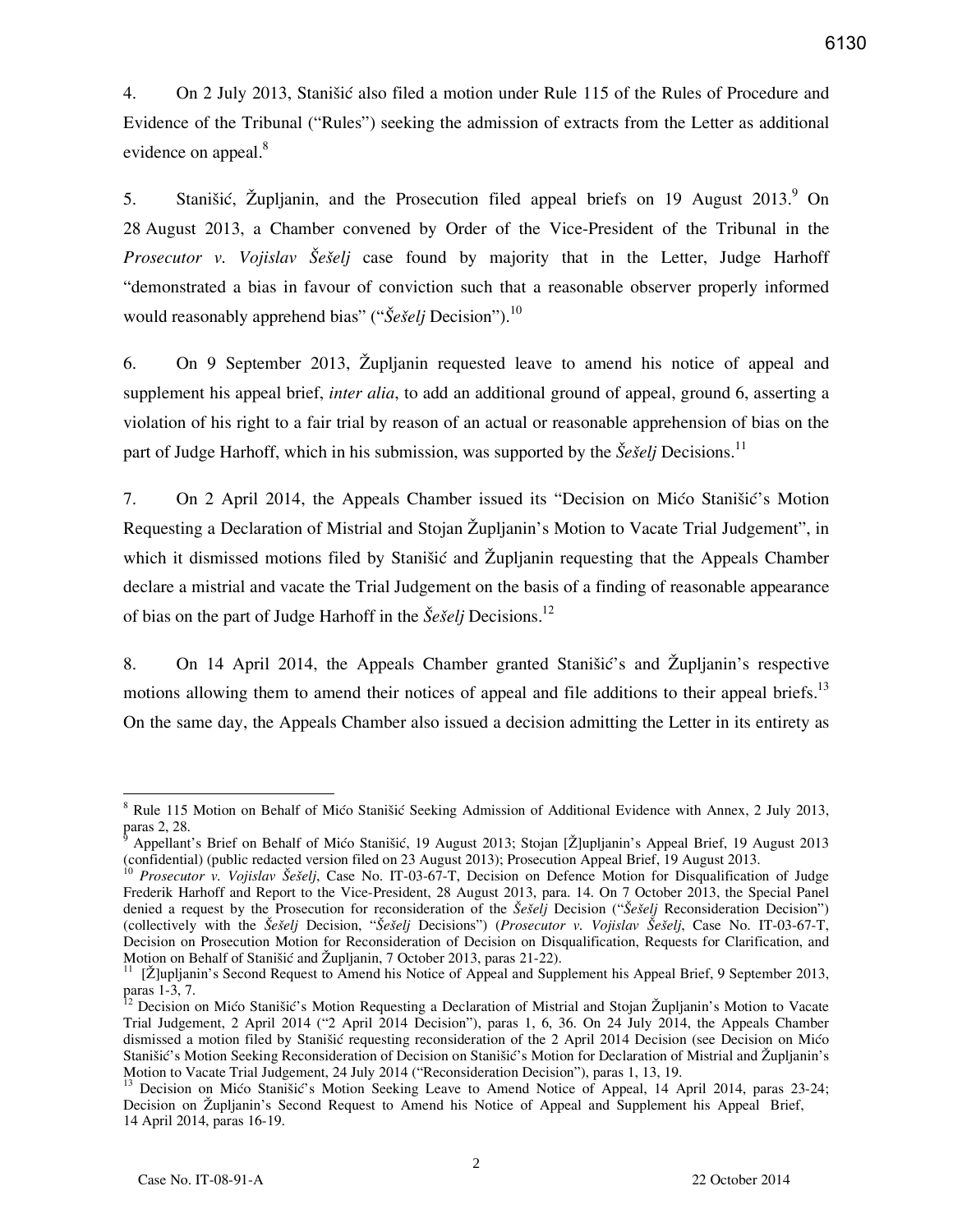additional evidence on appeal.<sup>14</sup> On 11 June 2014, the Appeals Chamber admitted three documents as rebuttal material to the Letter as requested by the Prosecution.<sup>15</sup>

9. Stanišić and Župljanin filed additional appeal briefs on 26 June 2014, providing arguments in support of their respective additional grounds of appeal 1*bis* and 6 (together, "Grounds of Appeal").<sup>16</sup> The Prosecution filed its supplemental response brief on 18 July 2014.<sup>17</sup> Župljanin and Stanišić filed their replies to the Prosecution's supplemental response brief on 25 July 2014 and 29 July 2014, respectively. $^{18}$ 

### **II. SUBMISSIONS OF THE PARTIES**

10. The Applicants request the Appeals Chamber to expedite adjudication of the Grounds of Appeal immediately and separately from the remainder of the appeals.<sup>19</sup> The Applicants submit three main arguments in support of their request. First, they submit that the issue raised in the Grounds of Appeal pertains directly to the fairness and validity of the ongoing proceedings.<sup>20</sup> In particular, the Applicants argue that the Appeals Chamber is seised of appeals from a judgement rendered by a Trial Chamber which was improperly constituted and did not meet the requirements of the International Covenant on Civil and Political Rights ("ICCPR"), which is binding on the Tribunal.<sup>21</sup> The Applicants argue that the "credibility" of the Grounds of Appeal was confirmed by the Appeals Chamber's finding in its Rule 115 Decision that "there is a realistic possibility that [Judge Harhoff's Letter] could demonstrate that Stanišić was not tried by a Trial Chamber constituted of three impartial judges". $^{22}$ 

11. Second, the Applicants submit that an immediate resolution of the Grounds of Appeal is in the interests of judicial economy as a resolution in favour of the Applicants by the Appeals Chamber would render the remaining grounds of appeal moot. $^{23}$ 

<sup>&</sup>lt;sup>14</sup> Decision on Mićo Stanišić's Motion Seeking Admission of Additional Evidence Pursuant to Rule 115, 14 April 2014, ("Rule 115 Decision") paras 22-24, 27.

 $\overline{5}$  Decision on Prosecution Motion to Admit Rebuttal Material, 11 June 2014, paras 4, 12-16.

<sup>&</sup>lt;sup>16</sup> Additional Appellant's Brief on Behalf of Mićo Stanišić, 26 June 2014 ("Stanišić Additional Brief"); Stojan Župljanin's Supplement to Appeal Brief (Ground Six), 26 June 2014 ("Župljanin Supplemental Brief"); Rule 115 Decision, paras 22-23, 27.

<sup>17</sup> Prosecution's Consolidated Supplemental Response Brief, 18 July 2014.

<sup>&</sup>lt;sup>18</sup> Stojan Župljanin's Reply to Prosecution's Consolidated Supplemental Response Brief Concerning Additional Appeal Ground, 25 July 2014; Additional Brief in Reply on Behalf of Mićo Stanišić, 29 July 2014.

 $9$  Motion, paras 1, 7. The Applicants submit that since the grounds of appeal have now been fully briefed by the parties, they are "ripe for resolution or, alternatively, argument" (Motion, para. 2).

 $<sup>0</sup>$  Motion, paras 2, 3.</sup>

 $^{21}$  Motion, para. 3 referring to ICCPR, Article, 14.

<sup>&</sup>lt;sup>22</sup> Motion, para. 3 referring to Rule 115 Decision, para. 22.

<sup>&</sup>lt;sup>23</sup> Motion, paras 2, 4. The Applicants submit that "[i]f necessary, oral arguments [on the Grounds of Appeal] could be scheduled to coincide with a regularly-scheduled status conference" (Motion, para. 4).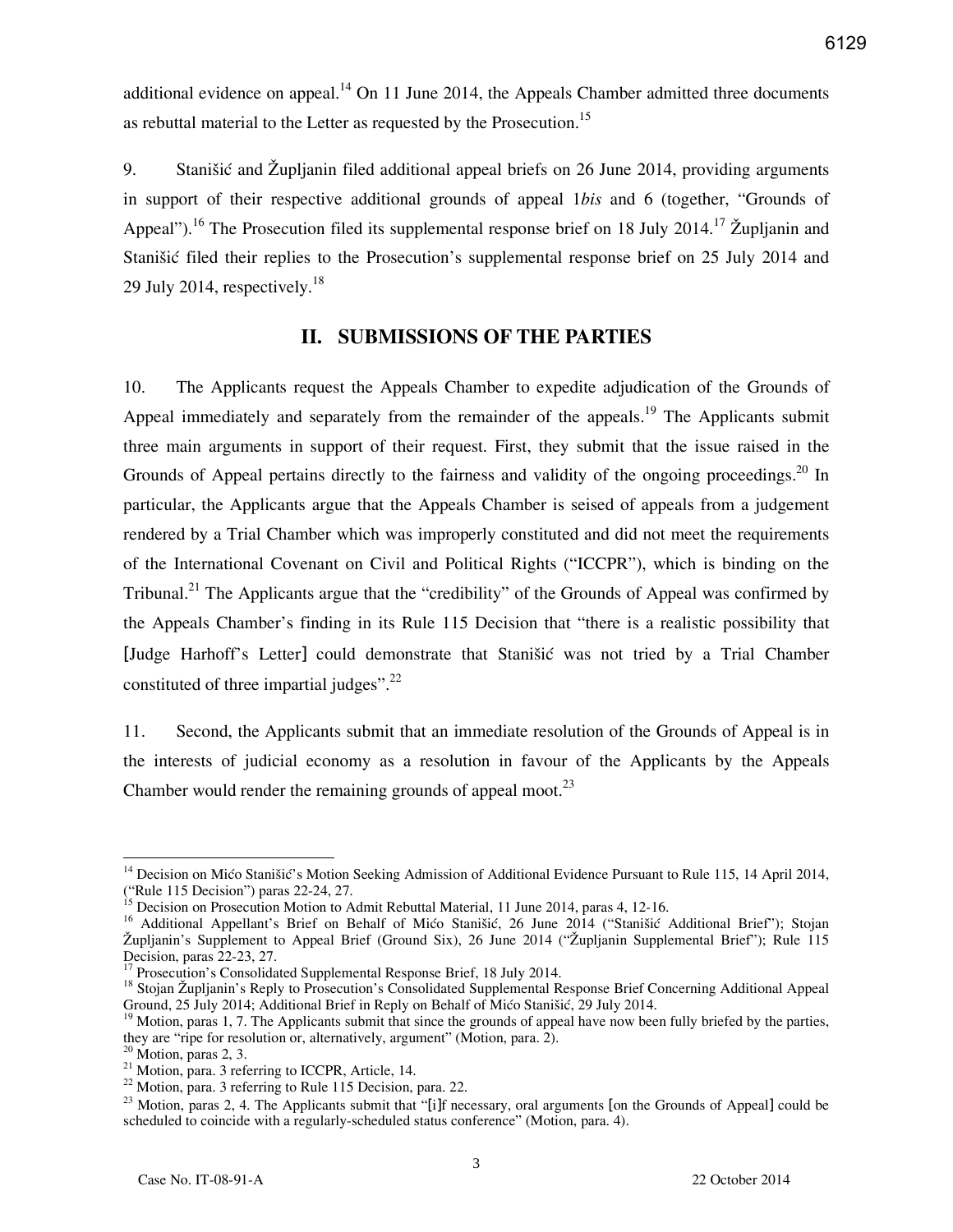12. Third, the Applicants submit that a delay in the resolution of the Grounds of Appeal imposes an unreasonable delay on them, and is not in the interest of justice "bearing in mind the nature of the remedies that may possibly be ordered".<sup>24</sup>

13. The Prosecution responds that the Applicants fail to show that it is necessary to depart from the normal appellate process, and that the Appeals Chamber should reject the Motion.<sup>25</sup> The Prosecution submits that the Applicants rely on the flawed premise that expedited adjudication is necessary because Judge Harhoff's partiality has been established in these proceedings. <sup>26</sup> It argues that the Appeals Chamber did not confirm the "credibility" of the Grounds of Appeal when it found that the Letter was admissible as additional evidence on appeal.<sup>27</sup> The Prosecution finally responds that a decision to admit additional evidence cannot justify expediting the adjudication of the ground of appeal to which that evidence relates. $28$ 

14. The Applicants reply that the "normal appellate process" could include expedited consideration of selected grounds of appeal.<sup>29</sup> They further reply that while the Appeals Chamber's previous finding was made in the context of a summary application for mistrial or to vacate the Trial Judgement, the present Motion's "procedural posture and the nature of the request are now fundamentally different" and within the "normal appellate process".<sup>30</sup> Finally, the Applicants reply that they did not argue that Judge Harhoff's partiality has been established in these proceedings,  $31$ but rather, that the Appeals Chamber's previous determination demonstrates that these Grounds of Appeal "have 'credibility' and give rise to a 'credible basis to believe that these proceedings are themselves unfair and improper".<sup>32</sup>

 $24$  Motion, paras 2, 5-6. In this regard, the Applicants submit that "[t]he current judicial calendar neither foresees an oral hearing on the merits of the appeals until sometime in 2015 nor a Judgement on the merits for at least another 15 months". They further argue that a "higher interest of justice would not be served by a decision in favour of the Applicants after the latter had waited more than a year for the adjudication of what would then have to be branded as unwarranted appeals on the merits".

<sup>&</sup>lt;sup>25</sup> Response, paras 1-3. The Prosecution submits that the Appeals Chamber has consistently indicated that these challenges will be addressed as part of the normal appellate process (Motion, para. 2 referring to 2 April 2014 Decision, paras 21, 26, 28-29, 32; Reconsideration Decision, para. 15).

<sup>&</sup>lt;sup>26</sup> Response, para. 2.

 $27$  Response, para. 2.

<sup>28</sup> Response, para. 2.

 $29$  Reply, para. 1.

<sup>&</sup>lt;sup>30</sup> Reply, para. 1. Further, the Applicants argue that "[t]he Appeals Chamber's previous statement cannot be taken to preclude expedited consideration of specified grounds of appeal when it is manifestly in the interests of justice and judicial economy to do so" (Reply, para. 1).

Reply, para.  $2$ .

<sup>&</sup>lt;sup>32</sup> Reply, para. 2. The Applicants further argue that the Appeals Chamber recognised that the claims "ha[ve] the potential to affect the Trial Judgement as a whole, as well as Stanišić's right to a fair trial" including the fairness of the appellate proceedings (Reply, para. 2 quoting Rule 115 Decision, para. 22). See also Motion, para. 3.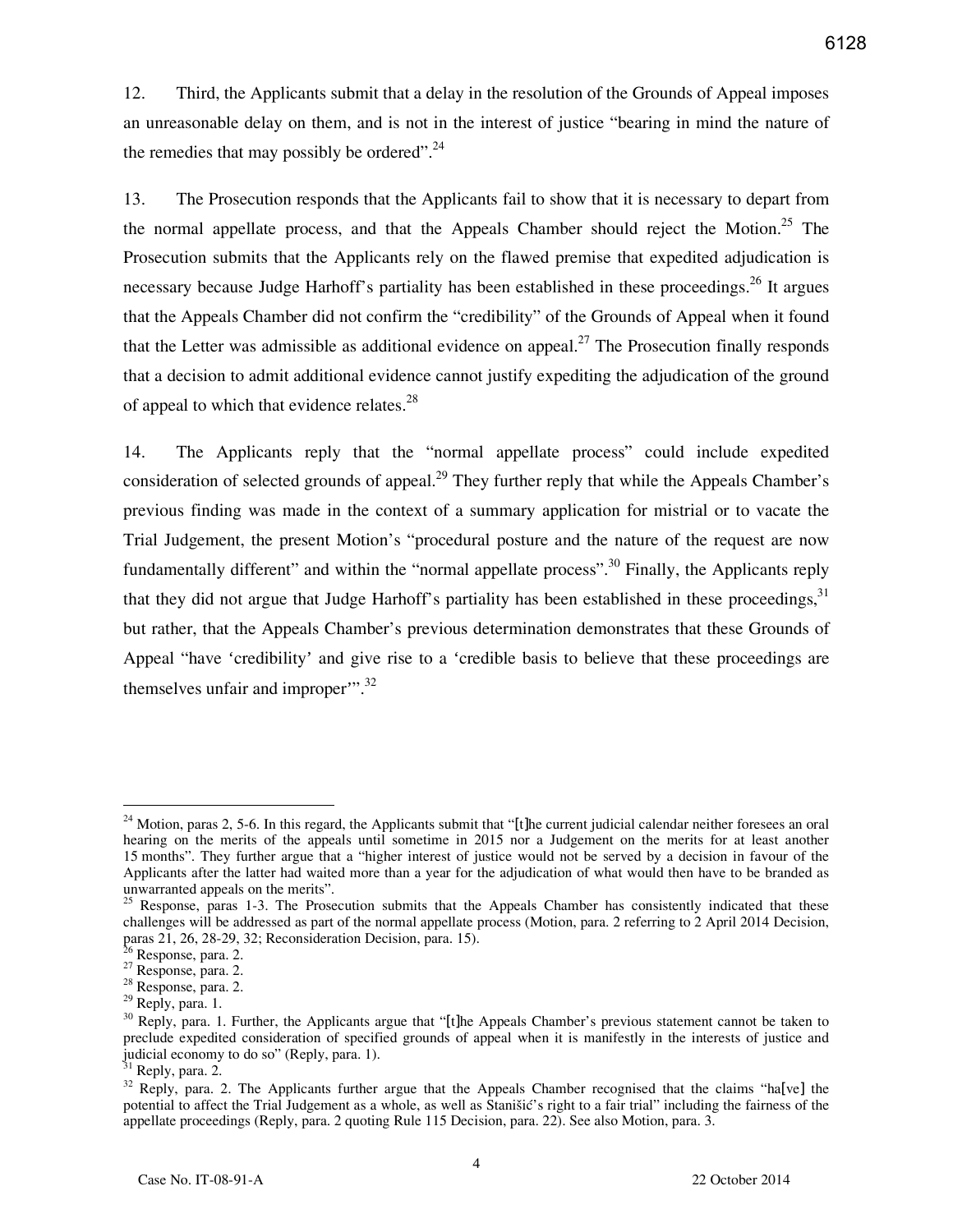### **III. DISCUSSION**

15. The Appeals Chamber notes that in the Grounds of Appeal, the Applicants allege violations of their right to a fair trial by an independent and impartial tribunal on the basis of Judge Harhoff's comments following the delivery of the Trial Judgement, which, in the Applicants' submission, reveal actual bias or reasonable apprehension of bias.<sup>33</sup> The Appeals Chamber recalls the wellestablished practice at this Tribunal that allegations of partiality of trial judges are dealt with in the course of the normal appellate process, *i.e.*, *in the appeal judgement*. <sup>34</sup> The Appeals Chamber further recalls that it has already made a determination, in the present case, that it will make its *own* assessment of the issues relating to the alleged partiality of Judge Harhoff in the course of the normal appellate process.<sup>35</sup>

16. With respect to the Applicants' first argument, the Appeals Chamber recalls its previous finding that there has been no "general finding" or "final determination" regarding Judge Harhoff's alleged partiality in this case and that thus there is no basis for a claim of "ongoing prejudice" during the appeal proceedings.<sup>36</sup> The fairness and validity of the Trial Judgement is yet to be determined by the Appeals Chamber. The Appeals Chamber therefore rejects the Applicants' argument that the appeal proceedings are themselves improper and unfair because the Trial Judgement is invalid. In relation to the Applicants' arguments that the Grounds of Appeal are "credible" based on the Appeals Chamber's decision to admit the Letter as additional evidence on appeal, the Appeals Chamber notes that this decision was made in the context of, and is limited to Rule 115 of the Rules. The Appeals Chamber emphasises its previous conclusion that the Rule 115 Decision "pertain[s] strictly to the admissibility [of the Letter] and not to the merits of the appeals filed by the parties".<sup>37</sup> The Appeals Chamber further emphasises that the credibility and merits of the appeals filed by the parties will be determined in due course by the Appeals Chamber. It is therefore not necessary to depart from the Tribunal's well-established practice<sup>38</sup> on the basis that these proceedings "[flow] [...] from an invalid Trial Judgement" as alleged by the Applicants.<sup>39</sup> The Applicants' arguments in this regard are therefore without merit.

<sup>&</sup>lt;sup>33</sup> See Stanišić Additional Brief, paras 4, 10, 75, 113; Župljanin's Supplement Brief, paras 12, 17, 32. The Appeals Chamber notes that the Applicants' arguments relate to a finding in the *Sefelj* Decisions that Judge Harhoff "demonstrated a bias in favour of conviction such that a reasonable observer properly informed would reasonably apprehend bias" (*Šešelj* Decision, para. 14).

See 2 April 2014 Decision, para. 21, fn. 72, and references cited therein.

 $35$  Reconsideration Decision, para. 15. See also 2 April 2014 Decision, paras 21, 25.

<sup>36</sup> 2 April 2014 Decision, para. 25; Reconsideration Decision, para. 14.

<sup>&</sup>lt;sup>37</sup> Rule 115 Decision, para. 26.

<sup>38</sup> See *supra*, para. 15.

<sup>39</sup> Motion, para. 3. See *supra*, para. 10.